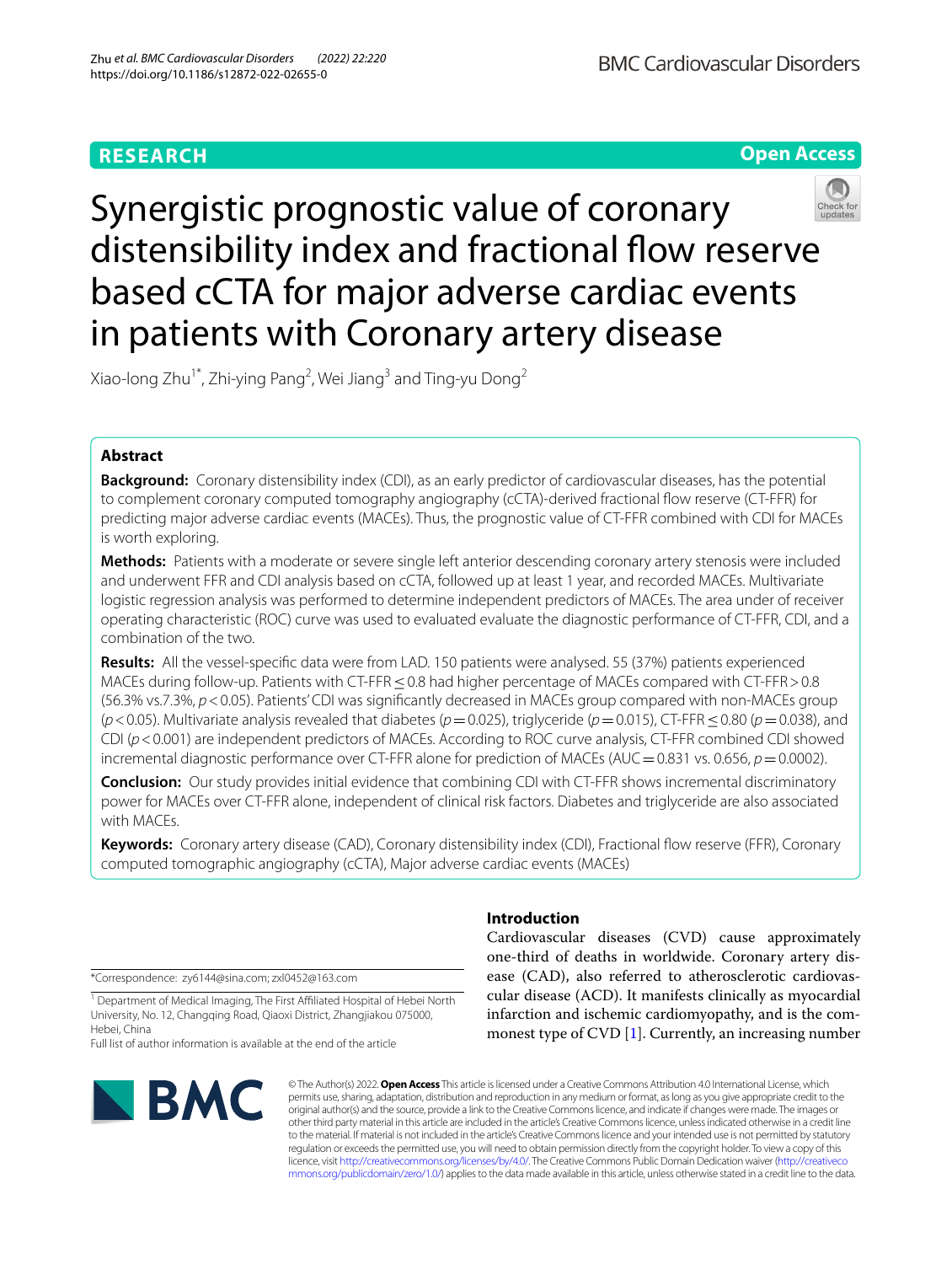of individuals with CAD, and the increasing incidence of ACD is expected to continue  $[2]$  $[2]$ . Thus, early detection of CAD is critical to avoid further increases in the risk. Moreover, accurate and efective methods for CAD detection to enhance the accuracy of heart disease diagnosis also become the inevitable trend of modern medical development.

Invasive coronary angiography (ICA) is an established gold standard technique for the diagnosis and treatment of CAD. However, it cannot reveal the hemodynamic signifcance, and may lead to various complications due to its invasiveness  $[3, 4]$  $[3, 4]$  $[3, 4]$  $[3, 4]$  $[3, 4]$ . Besides, currently, the diagnosis methods for CAD also include coronary computed tomography angiography (cCTA), coronary magnetic resonance angiography (CMRA), intravascular ultrasound (IVUS), and optical coherence tomography (OCT) [\[5](#page-7-4)[–7](#page-7-5)]. Terribly, these methods only provide anatomic assessment of stenosis and are a poor predictor of the hemodynamic signifcance of coronary artery stenosis with a tendency to overestimate stenosis severity, which is critical for determining whether a lesion requires revascularization [\[8](#page-7-6)[–10](#page-7-7)]. Overestimate stenosis severity increased the risk of percutaneous coronary intervention (PCI) for patients with coronary artery stenosis, and increased the fnancial burden on patients.

Excitingly, fractional flow reserve (FFR) has been considered to be a gold standard for assessing the hemodynamic signifcance of CAD. Moreover, FFR is also associated with major adverse cardiac events (MACEs), and CT-FFR $\leq$ 0.8 is a better predictor of clinical outcomes. Several studies of cCTA based FFR (CT-FFR) have demonstrated that CT-FFR has a high diagnostic value for stenosis assessment, and are superior to alone cCTA in predicting myocardial ischemia, particularly in terms of improved specifcity and positive predictive value  $[11-14]$  $[11-14]$  $[11-14]$ . In addition, a deep learning (DL) algorithm based CT-FFR further improves the diagnostic accuracy for hemodynamic changes of stenosis by its selflearning ability [\[11](#page-7-8)]. However, the limitations of CT-FFR is it is not able to accurately refect the coronary artery elasticity (CAE), which afected the accuracy of CT-FFR for predicting ischemic cardiomyopathy, and remains prone to inaccurate calculation of FFR [\[15](#page-7-10)]. To overcome these pitfalls, the combination of coronary distensibility index (CDI) is necessary.

CDI, a measure index of CAE, can serve as a predictive marker for the risk of coronary heart disease in human beings. A previous study demonstrated that CDI is inversely related to the severity of  $CAD$   $[16]$  $[16]$ . Additionally, several studies indicated that an early sign of atherosclerotic change in arterial distensibility reduction [\[17](#page-7-12), [18\]](#page-7-13). Thus, CT-FFR combined with CDI may early detect the functional changes in CAD  $[15]$  $[15]$ ; thus, we speculated that CDI may also improve the accuracy of CT-FFR method to predict MACEs. However, the prognostic value of CT-FFR combined with CDI based on cCTA for the prediction of MACEs is not known and requires further investigation.

Therefore, the present study aimed to compare the prognostic value of CT-FFR, CDI, and CT-FFR with CDI in predicting MACEs. Meanwhile, evaluate the diagnosis capabilities of CT-FFR combined with CDI based on cCTA for MACEs.

# **Method**

#### **Patients**

In this retrospective study, we pooled clinical data on 150 patients from a single center between January 2017 and August 2020. Patients had received oral medication and were diagnosed with a moderate or severe single left anterior descending coronary artery stenosis (stenosis degree 50%-90%) by coronary CTA examination. Meanwhile, we measured the fractional flow reserve (FFR) and coronary distensibility index (CDI) of the 150 patients based on coronary computed tomographic angiography (cCTA).

The study had been approved by the Ethics Committee of the First Afliated Hospital of Hebei North University (Ethical approval number: W2017069) and written informed consent had been obtained from all research patients before enrollment.

Eligible patients were moderate or severe single left anterior descending coronary artery stenosis, and the right coronary artery (RCA) or the left circumfex coronary artery (LCX) stenosis was mild and without highrisk plaque. Other eligibility criteria were patients for whom the cCTA was adequate quality for CT-FFR and CDI analysis, and patients with complete hospital records. In addition, eligible patients were received oral medication. However, patients were not considered for study inclusion if they had received percutaneous coronary intervention (PCI) or coronary artery bypass graft (CABG). Patients who were suspected of acute coronary syndrome, cardiac arrhythmia, multiple coronary artery lesions (moderate/severe) were ineligible for this study. In addition, patients whose cCTA imaging cannot perform assessments of CT-FFR and CAE were not allowed to include.

# **cCTA acquisition and analysis**

Standard acquisition and analysis protocols were based on available international guidelines [[19,](#page-7-14) [20\]](#page-7-15). Metoprolol was administered orally 1–2 h before CCTA to control a heart rate of  $<$  70 beats/min. The anteroposterior and lateral position of chest image acquisition was performed using Aquilion 320-MDCT after administering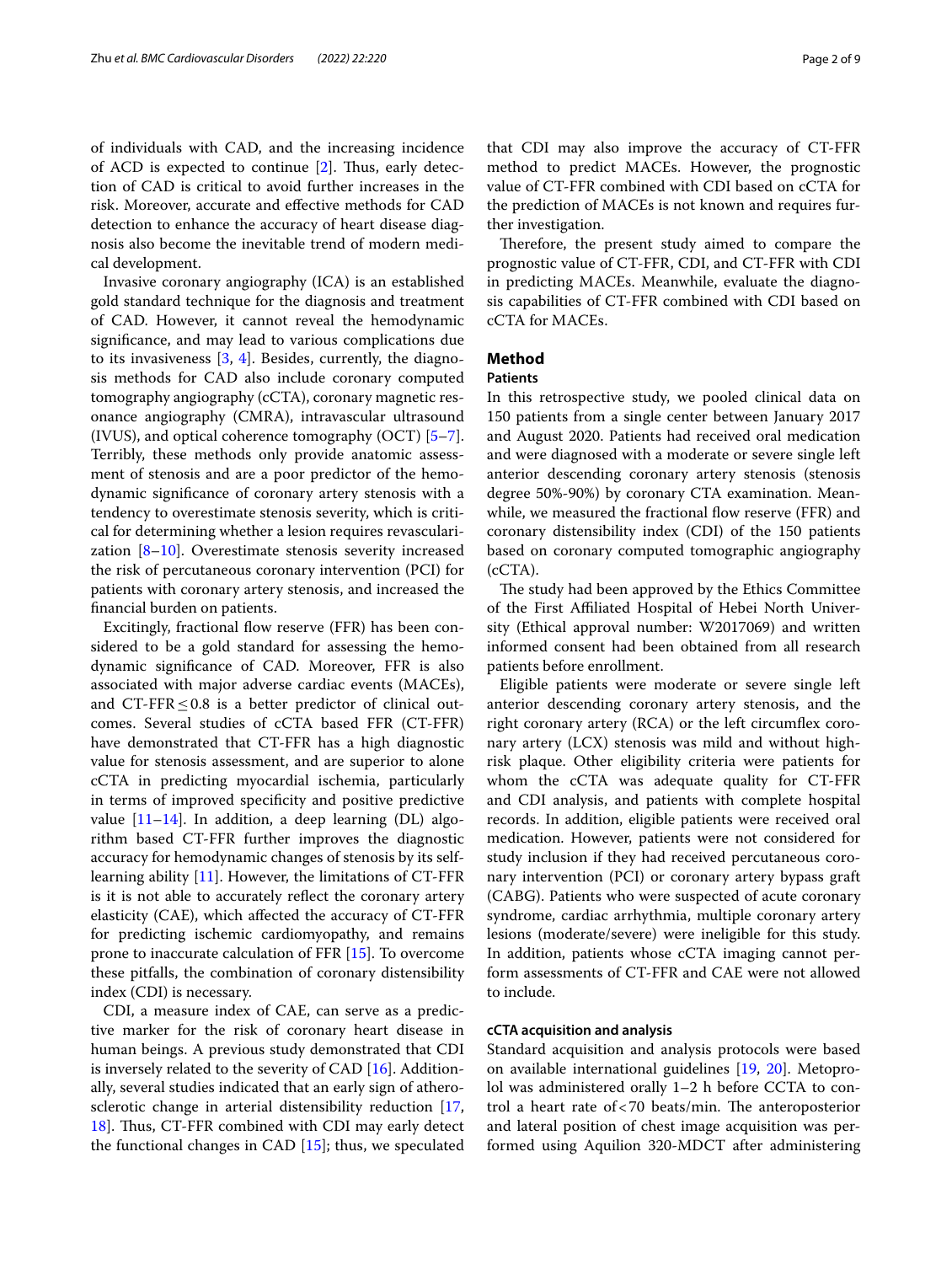60–80 mL of nonionic contrast iodixanol with a concentration of 320 mg/mL and 20 mL of normal saline intravenous at a rate of 4–5 mL/s. Imaging was started below the carina of the trachea and continued to 1 inch below the bottom of the diaphragmatic surface of the heart. Data acquisition was performed for 7–10 s with 120-kV tube voltage, 440- mA tube current, and slice thickness of 0.5 mm. The raw data files were transferred to the Vitrea workstation and reconstructed using thin slices 0.5 mm and medium smooth reconstruction flters in 75% phases for the generation of 3D CTA models. Then, 3D CTA images were reconstructed by multi-planar reconstructions (MPR), maximum intensity projection (MIP), curved planar reformations (CPR), and volume rendering technique (VRT) using the Vitrea workstation.

### **CDI acquisition and analysis**

The cCTA data were reconstructed from 30 to 75% of the R-R interval with 5% intervals increments. Early diastolic and mid diastolic (MD) cross-section area (CSA) of the left anterior descending (LAD) artery were measured 5 mm distal to the narrowest of the left main coronary artery by two independent experienced investigators (Fig.  $1A$ , B). Repeat the measurement three times. The Smax and Smin in 30% to 75% of the R-R interval was obtained using the vascular analysis software. CDI was the change of lumen cross-sectional area of coronary artery under unit pressure and calculated using the following equation:

$$
CDI = \frac{S_{max} - S_{min}}{S_{min} \times (P_s - P_d)} \times 10^{-3}
$$

 $S<sub>max</sub>$  is defined as the maximum cross-sectional area of the regions of interest (ROI) in the vascular lumen,  $S_{\text{min}}$  as the minimal cross-sectional area of the regions of interest (ROI) in vascular lumen,  $P_s$  represents systolic pressure, and  $P_d$  represent diastolic pressure.

# **Deep learning‑based CT‑FFR**

The CT- FFR was analyzed using a deep learning-based approach as previously described  $[21]$  $[21]$ . The cCTA image data in DICOM (Digital Imaging and Communications in Medicine) format were transferred to the platform in Keya medical technology Inc. (Shenzhen, China). The three-dimensional coronary artery model and its centerlines were frst extracted and then creation of a patientspecifc colored-coronary tree (diferent colors represent diferent thresholds of CT-FFR values), the DEEPVES-SEL-FFR value along the coronary arterial tree was calculated by the deep learning algorithm. The CT-FFR was measured by trained analysts who were blinded to other clinical information, and the measurement location was 2 cm at the distal end of the patient's vascular plaque (Fig. [1](#page-2-0)C). CT-FFR value 0.80 was considered as hemodynamically signifcant.

#### **Follow up and study endpoints**

All included patients underwent followed up for at least 1 year, and the longest follow-up was 4.67 years. The



<span id="page-2-0"></span>**Fig. 1** A case example of coronary stenosis on cCTA-based CDI and CT-FFR analysis. A 53-year-old man without MACEs who underwent CDI and CT-FFR analysis based on cCTA. **A** CDI analysis based on cCTA demonstrated that the lumen area was 11.8 mm<sup>2</sup> at the early diastolic (40%) of the left anterior descending (LAD) artery 5 mm distal to the narrowest of the left main coronary artery. **B** CDI analysis based on cCTA demonstrated that the lumen area was 9.8 mm<sup>2</sup> at the mid diastolic (75%) of the LAD artery 5 mm distal to the narrowest of the left main coronary artery. **C** shows no hemodynamically signifcant LAD lesion with a CT-FFR value of 0.82. The green data indicates the maximum diameter and red data indicates the minimum diameter. The red circle indicates that the measured position is the left anterior descending branch located distally 2 cm to the stenosis. MACEs, major adverse cardiac events; cCTA, coronary computed tomography angiography; CDI, coronary distensibility index; CT-FFR, cCTA-derived fractional flow reserve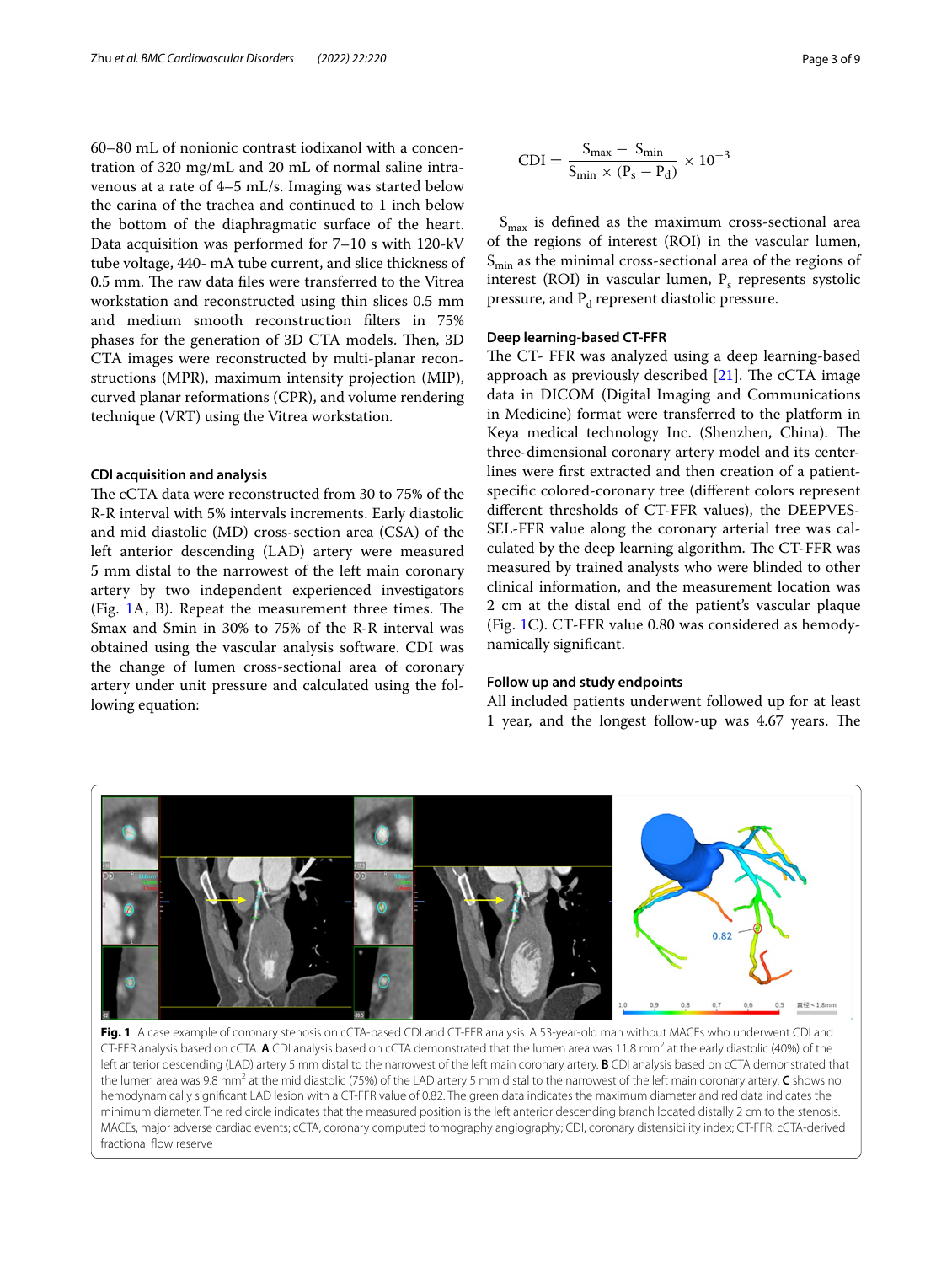occurrence of MACEs was recorded every 3 months. The primary endpoint of this present study is MACEs, and patients were divided into MACEs group and non-MACEs group. MACEs was defned as cardiac death, non-fatal myocardial infarction, rehospitalization due to heart failure or aggravated angina symptom, or revascularization (percutaneous coronary intervention or coronary artery bypass grafting).

# **Assessment**

The diagnostic performance of CDI, CT-FFR, and CDI combined CT-FFR for MACEs were assessed in terms of the area under the ROC curve (AUC), sensitivity, and specifcity. AUC value represents the predictive probability of the CDI, CT-FFR, and a combination of the two (AUC=0.5, none; AUC: 0.5–0.7, poor; AUC: 0.7–0.9, reasonable; AUC>0.9, high). Sensitivity is defned as the proportion of true positives that were correctly predicted by the model as having the diagnosis, while specifcity is the proportion of true negatives that were correctly predicted by the model. A higher AUC corresponding to a higher overall diagnostic accuracy [\[22](#page-7-17)]. AUC were compared using the method of DeLong et al. [\[23](#page-7-18)].

#### **Statistical analysis**

Descriptive statistics were provided using medians (ranges) and means (standard deviations) for continuous variables and frequency (proportions) for categorical variables. Analysis of nominal variables was performed using the chi-square test or Fisher exact test for betweengroup comparisons. Comparison of continuous variables between two groups was analyzed using t-test. Logistic regression analysis was performed to determine independent predictors of MACEs. Diagnostic performance of the CDI, CT-FFR, and CT-FFR combined CDI was assessed by constructing a receiver operating characteristic (ROC) curve and evaluated by calculating the area under curve (AUC), and reported with 95% confdence intervals (CIs). All statistical tests are two-sided, *p* value of<0.05 was considered statistically signifcant. All statistical analyses were conducted using SPSS software version 22.0.

# **Results**

### **Patient characteristics**

The study population consisted of 150 patients with stenosis of the left anterior descending coronary artery (stenosis degree 50–90%), and received oral medication. The baseline demographics and clinical characteristics of the overall study population and the MACEs versus non-MACEs groups are given in Table [1.](#page-4-0) The mean age of the 150 study population (80.7% men) was 63.3 years  $\pm$  9.8, and the mean follow-up period was 18.2 months (IQR

11.2–25.8). Of these 150 patients, 55 (37%) experienced MACEs in their follow-up period while 95 patients (63%) with no MACEs. Of the MACEs patients, 3 patients (5.5%) experienced sudden cardiac death (SCD), 36 patients (65.5%) received the percutaneous coronary intervention (PCI) or coronary artery bypass grafting (CABG), 13 patients (23.6%) were hospitalized again for worsening of the symptoms, including angina (11) and cardiac failure (2). Additionally, of all 150 patients, 21(14%) patients have mild LCX stenosis, while 40  $(26.7%)$  patients have mild RCA stenosis. The high-risk plaque characteristics in LAD mainly including positive remodeling (36%), spotty calcifcation (28.7%), napkinring sign (20%), and low attenuation plaque (16%) (Additional fle: Table S1 [Information about the disease status of vessels between patients with and without MACEs]).

# **Correlation of cardiovascular risk factors, CT‑FFR and CDI with MACEs**

The percentage of patients with a history of diabetes was higher in the MACEs group compared to the non-MACEs group (70.9% vs. 66.3%, *p*<0.05). In addition, the triglyceride levels has a higher in MACEs group versus the non-MACEs group  $(p<0.05)$ . Thus, patients with dyslipidaemia and diabetes mellitus were more likely to experienced MACEs during follow-up. Patients with CT- $FFR \leq 0.8$  were more likely to have higher percentage of MACEs compared with CT-FFR>0.8 (69.3% vs. 30.7%,  $p$  < 0.05). The MACEs group had 46 patients (83.6%) with CT-FFR values  $\leq$  0.8 indicating functional ischemia, and 9 patients (16.4%) with CT FFR>0.8 showed no signifcant change in hemodynamic. Comparison of patients in non-MACEs group, the CDI was signifcantly decreased in patients of MACEs group  $(p < 0.05)$  (Table [1](#page-4-0)).

Multivariate logistic regression models were used to analyze the correlation of cardiovascular risk factors (diabetes and triglyceride), CT-FFR of  $\leq$  0.8, and CDI with MACEs (Table [2\)](#page-4-1). In the univariate analysis, diabetes (OR: 1.03, 95% CI: 1.00–1.06, *p*=0.043) and triglyceride (OR: 3.01, 95% CI: 1.28–6.73, *p*=0.009) were related to MACEs. CT-FFR≤0.80 (OR: 3.66, 95% CI; 1.81–7.42, *p*<0.001) and CDI (OR: 0.16, 95% CI; 0.082–0.031, *p*<0.001) were signifcant predictors of MACEs. Multivariate analysis showed that the diabetes (OR: 1.50, 95% CI: 1.01–1.10, *p*=0.025) and triglyceride (OR: 5.82, 95% CI: 1.80–21.44, *p*=0.015) were the most closely independent risk factors for MACEs, which were signifcantly associated with the occurrence of MACEs. CT-FFR≤0.80 (OR: 2.33, 95% CI: 1.05–5.17, *p*=0.038) and CDI (OR: 0.19, 95% CI: 0.096–0.38, *p*<0.001) are the independent predictors of MACEs, with a signifcant in the prognostic value. A case example of coronary stenosis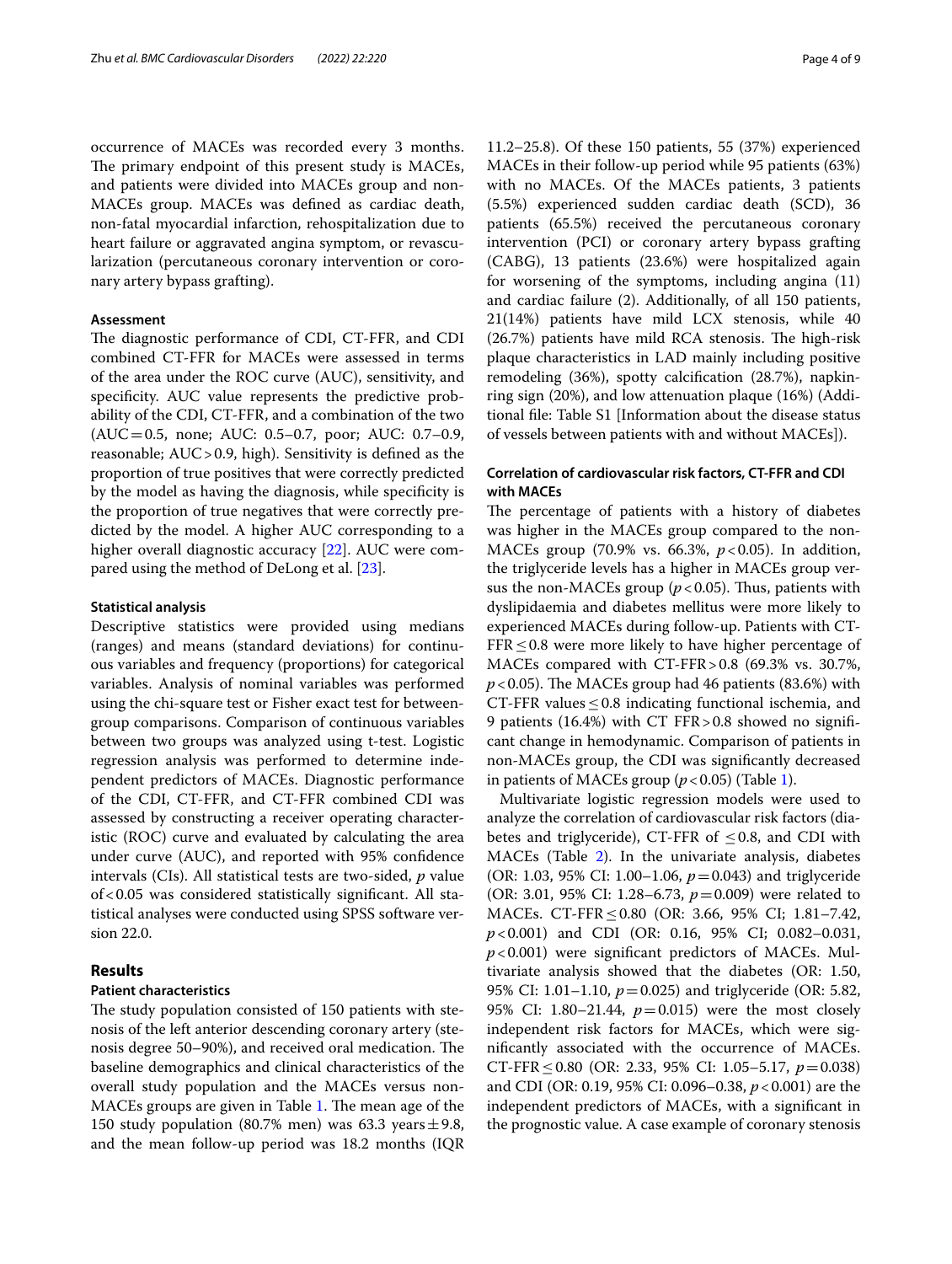# <span id="page-4-0"></span>**Table 1** Overview of the patient demographics

|                                    | <b>MACEs group</b><br>$(n=55)$ | Non-MACEs group<br>$(n=95)$ | P value | <b>Total</b><br>$(n = 150)$ |
|------------------------------------|--------------------------------|-----------------------------|---------|-----------------------------|
| Age                                | $62.5 \pm 9.6$                 | $63.8 \pm 9.3$              | 0.840   | $63.3 \pm 9.8$              |
| Female (%)                         | 49 (89.1)                      | 72 (75.8)                   | 0.513   | 121 (80.7)                  |
| BMI ( $kg/m2$ )                    | $25.0 \pm 3.0$                 | $24.9 \pm 2.8$              | 0.920   | $25.1 \pm 2.9$              |
| <b>Cardiovascular risk factors</b> |                                |                             |         |                             |
| Hypertension (%)                   | 45 (81.8)                      | 79 (83.2)                   | 0.513   | 124 (82.7)                  |
| Diabetes (%)                       | 39 (70.9)                      | 63 (66.3)                   | 0.048   | 102(68)                     |
| History of smoking (%)             | 32 (58.2)                      | 41 (43.2)                   | 0.344   | 73 (48.7)                   |
| HCY(umol/L)                        | $15.8 \pm 9.8$                 | $15.3 \pm 8.9$              | 0.569   | $19.1 \pm 10.3$             |
| HGB (g/L)                          | $148.1 \pm 19.7$               | $149.6 \pm 15.1$            | 0.863   | $148.57 \pm 18.4$           |
| Scr (umol/L)                       | $69.1 \pm 11.4$                | $71.0 \pm 12.1$             | 0.915   | 70.9±11.6                   |
| TG (mmol/L)                        | $1.47 \pm 0.44$                | $1.24 \pm 0.28$             | 0.001   | $1.36 \pm 0.36$             |
| TCH (mmol/L)                       | $4.7 \pm 1.0$                  | $4.6 \pm 1.1$               |         | $4.6 \pm 0.9$               |
| HDL-C (mmol/L)                     | $1.1 \pm 0.2$                  | $1.2 \pm 0.3$               | 0.468   | $1.1 \pm 0.3$               |
| LDL-C (mmol/L)                     | $3.1 \pm 0.9$                  | $3.0 \pm 1.0$               | 0.203   | $2.9 \pm 1.0$               |
| ApoA1 (g/L)                        | $1.1 \pm 0.2$                  | $1.2 \pm 0.1$               | 0.055   | $1.15 \pm 0.2$              |
| ApoB (g/L)                         | $1.0 \pm 0.2$                  | $1.0 \pm 0.3$               | 1.339   | $0.96 \pm 0.3$              |
| CT-FFR                             |                                |                             | 0.038   |                             |
| $CT-FFR < 0.8$                     | 46 (83.6)                      | 58 (61.1)                   |         | 104(69.3)                   |
| $CT-FFR > 0.8$                     | 9(16.4)                        | 37 (38.9)                   |         | 46 (30.7)                   |
| CDI $(x 10^{-3}/mm$ Hg)            | $3.5 \pm 0.6$                  | $4.0 \pm 0.7$               | 0.003   | $3.8 \pm 0.7$               |
| $MACEs (n=55)$                     |                                |                             |         |                             |
| Death                              |                                |                             |         | 3(5.5)                      |
| Angina                             |                                |                             |         | 11(20)                      |
| Cardiac failure                    |                                |                             |         | 2(3.6)                      |
| PCI                                |                                |                             |         | 34 (61.8)                   |
| CABG                               |                                |                             |         | 5(9)                        |

Data were expressed as mean (standard deviation) or n (%).

*BMI* body mass index, *HDL-C* high-density lipoprotein-cholesterol, *HCY* Homocysteine, *HGB* hemoglobin, *Scr* serum creatinine, *TG* triglyceride, *TCH* total cholesterol, *LDL-C* low-density lipoprotein- cholesterol, *ApoA1* apolipoprotein A1, *ApoB* apolipoprotein B, *CT-FFR* computed tomography-fractional fow reserve, *CDI* coronary distensibility index, *PCI* percutaneous coronary intervention, *CABG* coronary artery bypass grafting

<span id="page-4-1"></span>**Table 2** Analysis of the correlation of cardiovascular risk factors, CT-FFR and CDI with MACEs

| Variable           | Univariate analysis |         | <b>Multivariate analysis</b> |         |
|--------------------|---------------------|---------|------------------------------|---------|
|                    | Odds ratio (95% CI) | P value | Odds ratio (95% CI)          | P value |
| <b>Diabetes</b>    | 1.03 (1.00,1.06)    | 0.043   | 1.50 (1.01,1.10)             | 0.025   |
| TG (mmol/L)        | 3.01 (1.28, 6.73)   | 0.009   | 5.82 (1.80,21.44)            | 0.015   |
| $CT-FFR < 0.80$    | 3.66 (1.81, 7.42)   | < 0.001 | $2.33(1.05 - 5.17)$          | 0.038   |
| CDI.               | 0.16(0.082,0.31)    | < 0.001 | 0.19(0.096.0.38)             | < 0.001 |
| Age                | 0.79(1.03, 1.97)    | 0.103   |                              |         |
| Gender             | 1.36 (1.43,2.90)    | 0.612   |                              |         |
| BMI                | $2.51(1.13 - 3.38)$ | 1.514   |                              |         |
| Hypertension       | 1.32 (0.87,1.69)    | 0.067   |                              |         |
| History of smoking | $2.77(1.51 - 4.48)$ | 0.235   |                              |         |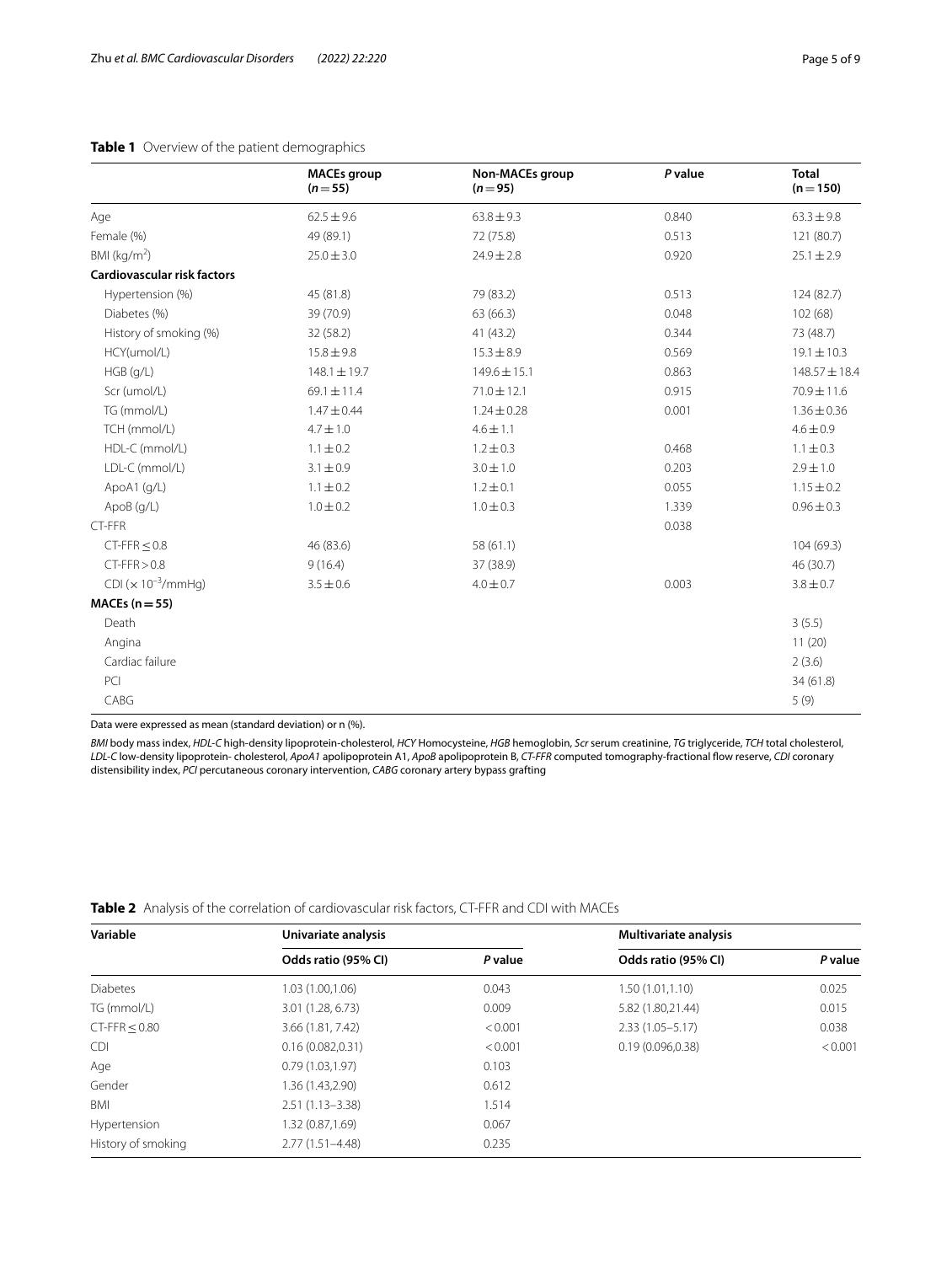on cCTA, cCTA-based CDI and FFR analysis is illustrated in Fig. [1.](#page-2-0)

### **The prognostic value of CDI, CT‑FFR and CDI combined CT‑FFR for MACEs**

ROC curves was performed to evaluate the predictive value of CDI, CT-FFR and CDI combined CT-FFR for MACEs. In the ROC analysis for MACEs, the area under the curve (AUC) value of combined CDI and CT-FFR approach was higher than CT-FFR alone (0.831 vs.0.656, 95% CI: 0.102–0.248, *p*<0.0001), similarly, the AUC value of CDI alone was also higher than CT-FFR alone (0.827 vs.0.656, 95% CI: 0.813–0.261, *p*=0.0002<0.05). However, there is no signifcant diference between the AUC value of the combining CDI with CT-FFR approach and the CDI alone approach ( $p=0.7>0.05$ ). The highest sensitivity (90.2%, 95% CI: 81.3–98.7) and specifcity (91.5%, 95% CI: 83.1–97.4) for MACEs prediction was acquired with CDI combined with CT-FFR. In addition, the sensitivity and specifcity of CDI alone was 88.5% and 89.3% (95% CI: 86.4–89.2/84.6–91.4), and CT-FFR alone was 45.7% and 85.3% (95% CI: 31.2–60.9/79.6–91.1). Overall, CDI combined CT-FFR showed favorable diagnostic performance and incremental discriminatory power over CT-FFR alone for the prediction of MACEs (Fig. [2](#page-5-0)).

<span id="page-5-0"></span>

#### **Discussion**

The present study evaluated the prognostic value of CT-FFR, CDI, and CT-FFR combined with CDI for MACEs. The study results demonstrated that CT-FFR and CDI measured based on cCTA, and a combination of the two, all carry predictive values to identify MACEs. Most importantly, the combined approach of CDI together with CT-FFR determination yielded incremental predictive value for MACEs. Moreover, diabetes and triglyceride were signifcantly associated with the occurrence of MACEs in the present study.

Multiple studies confrmed CT-FFR is a better predictor of MACEs in patients with CAD, especially for patients with intermediate-range or severe-range coronary stenosis ( $\geq$  50%). Moreover, patients with CT- $FFR \leq 0.80$  had a higher risk of MACEs than patients with CT-FFR > 0.80 [\[5,](#page-7-4) [11,](#page-7-8) [24](#page-7-19), [25\]](#page-8-0), which was consistent with our study. We suspected that CT-FFR can provide high sensitivity and specifcity to identify myocardial ischemia, CT-FFR $\leq$ 0.80 can indicate functional ischemia, while myocardial ischemia was associated with a trend towards an increase in MACEs risk. A recent study also suggested that the annualized rate of MACEs was higher for patients with myocardial ischemia, which was independent predictor of MACEs [\[26\]](#page-8-1). Of note, previous studies demonstrated that in patients with intermediate-range coronary stenosis, CT-FFR>0.80 can be efective in diferentiating patients who do not require further diagnostic testing or intervention, and none of these patients experienced MACEs within 3 years [[27](#page-8-2), [28\]](#page-8-3). However, the present study results showed that in 35 patients of intermediate-range or severe-range coronary stenosis with MACEs, 16.4% patients with CT-FFR>0.8. A previous study showed that  $\text{FFR}_{\text{CT}}$  is vessel-level hemodynamic parameters, and the estimation of FFR is its dependent on achieving maximal hyperemia. Failure to achieve peak hyperemia may result in not achieving minimal constant microvascular resistance, leading to underestimation of pressure drop and overestimation of FFR across a stenosis  $[29, 30]$  $[29, 30]$  $[29, 30]$  $[29, 30]$ . The local pressure drop is the pressure of each lesion, which may indicate a focal lesion without maximal hyperemia, and may provide guidance for the distinguishing local and difuse forms of coronary artery disease, especially for the patient population with non-ischemic FFR value [\[31](#page-8-6)]. Additionally, EMERALD study highlighted the prognostic importance for the acute coronary syndrome (ACS) of the defnition of focal pressure  $[32]$  $[32]$ . Therefore, we suspected that the results (16.4% patients with CT-FFR>0.8 experienced MACEs) may be associated with a focal lesion. However, it is necessary to investigate with large sample sizes in future study. In addition, we also suspected that the diagnostic accuracy of CT-FFR can be afected by the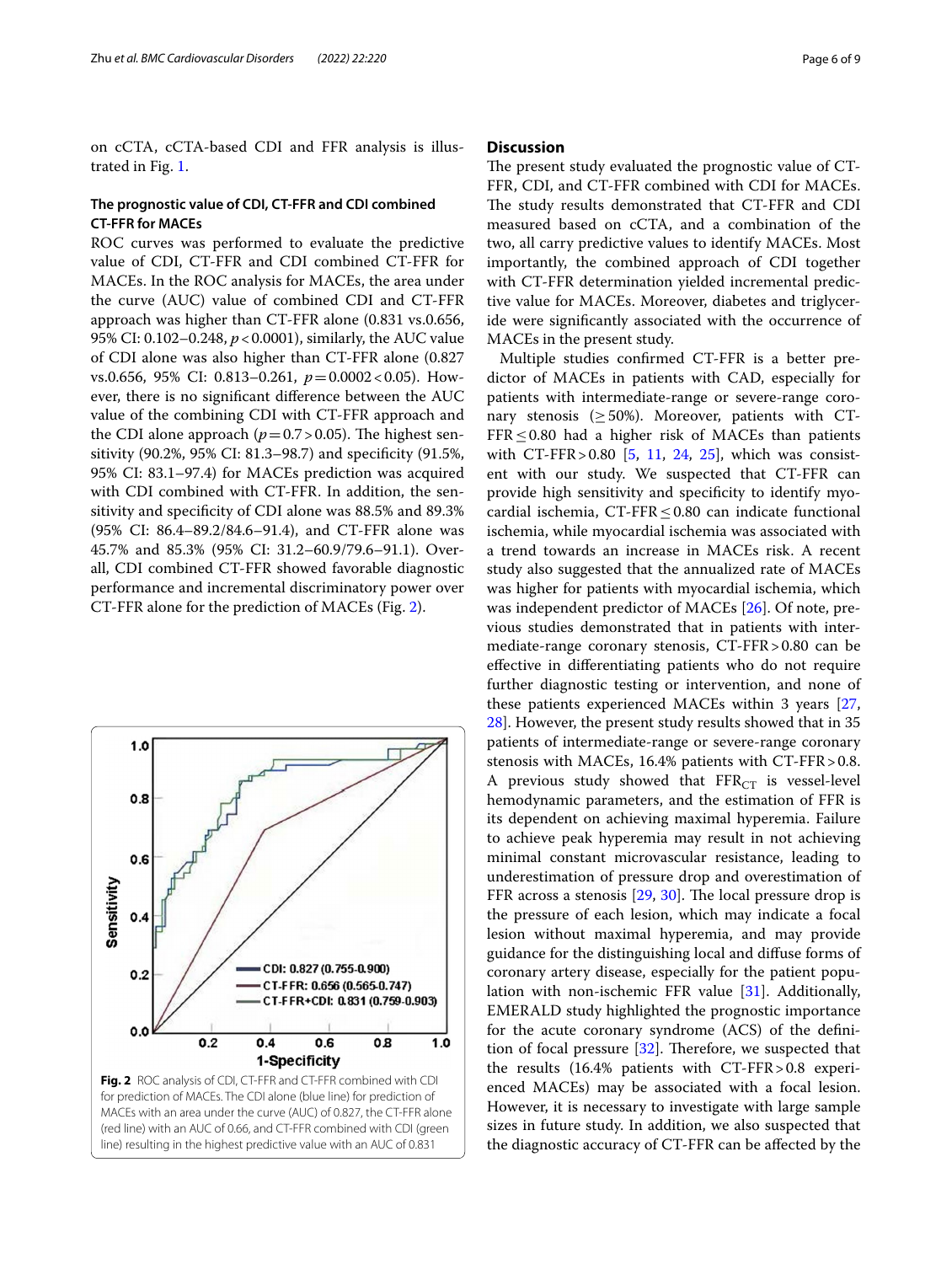uncontrollable factor (such as image quality, lesions). A systematic review showed that the diagnostic accuracy was only 46.1% for CT-FFR values between 0.70 and 0.80, which was determined as a grey zone of  $CT$ -FFR  $[33]$  $[33]$ . A substudy of the NXT trial indicated that lesions with large or difuse calcifcation may afect the coronary tree extracted and the resultant calculation of CT-FFR [\[34](#page-8-9)]. Thus, poor diagnostic accuracy of CT-FFR for MACEs prediction can be afected by the image quality and a grey zone. This also supported our findings. Furthermore, CT-FFR is not able to accurately reflect the coronary artery elasticity (CAE), which also afected the accuracy of CT-FFR for predicting ischemic cardiomyopathy [\[16](#page-7-11)]. Hence, it is necessary to combine clinical and other imaging risk predictors to assess the risk of MACEs and guide clinical decisions, rather than relying solely on a single parameter.

The important finding of the present study demonstrated that the diagnostic performance of CT-FFR for MACEs was improved by combining it with CDI, which has not been previously reported. To our knowledge, CDI can assess underlying vascular dysfunction, and also monitor potential changes in vascular function in response to the occurrence of adverse cardiovascular events. Previously study showed that the CDI measured using cCTA was found to have a strong correlation with quantitative coronary angiography, as well as an inverse relationship between distensibility and the severity of CAD  $[33]$  $[33]$ . Thus, the strong correlation between CTA and CDI suggests CDI may be a potentially useful noninvasive addition to the current CTA cardiovascular assessment. Additionally, Haluska et al. indicated that the poor prognosis in patients with various degrees of cardiovascular risk is independently associated with impaired arterial distensibility, and arterial distensibility may identify patients at risk of future MACEs [[35\]](#page-8-10). Therefore, the excellent correlations between arterial distensibility and CAD also support the superior incremental value of CDI for predicting MACEs. This also supports our outcomes. However, the predictive value of CDI alone to MACEs was also with a relatively high AUC of 0.827. Similar to our fnding, previous studies also showed that the CDI from the cCTA have a favourable diagnostic performance for the obstructive CAD lesions  $(AUC=0.81)$  and endothelial-dependent microvascular dysfunction ( $AUC=0.88$ ) [[16,](#page-7-11) [36\]](#page-8-11). Notably, there is no signifcant diference between the AUC value of the combining CDI with CT-FFR approach and the CDI alone approach. Thus, it is necessary to expand the sample size and types of diseased vessels to analyze whether the diagnostic performance of combining CDI with CT-FFR for MACEs is superior to CDI alone.

In addition, we also found that diabetes and triglyceride were independent risk factors for MACEs and signifcantly associated with the occurrence of MACEs. Several studies reported that triglyceride levels and diabetes are independently associated with higher risk of CAD [[37–](#page-8-12)[39](#page-8-13)]. Another study indicated that the triglyceride-glucose index (TyG index) may be an independently useful marker for predicting future MACEs in patients with diabetes and acute coronary syndrome  $(ACS)$   $[40]$  $[40]$ . These all supported our findings. Therefore, routinely introducing the CDI into clinical diagnostic models could more efectively and accurately predict the occurrence of MACEs, thus enabling a more targeted treatment or prevention. Meanwhile, triglyceride levels and diabetes is also a potential predictor for MACE in patients with CAD.

Despite the above promising fndings, the present study has several limitations. First, as this was a single-center retrospective study with shorter follow-up period, there may be selection bias for the patient population included in this study, and thus infuence clinical outcomes. Hence, future prospective studies with longer follow-up period and larger sample size are required to verify the additional value of CDI. Moreover, the CAD patients in this study only with single-vessel disease, and without plaque characteristic analysis. Thus, it is necessary to increase the analysis for sample size of multivessel CAD and analysis for plaque characteristics.

# **Conclusion**

In summary, the current data showed that CDI and CT-FFR was independent predictors of MACEs. Adding the CDI to the CT-FFR analysis has an incremental prognostic value for the prediction of MACEs. In addition, we found that triglyceride levels and diabetes are two independent risk factors for MACEs, thus incorporating diabetes and high triglyceride levels for MACEs prediction might be benefcial in identifying higher risk patients.

#### **Supplementary Information**

The online version contains supplementary material available at [https://doi.](https://doi.org/10.1186/s12872-022-02655-0) [org/10.1186/s12872-022-02655-0](https://doi.org/10.1186/s12872-022-02655-0).

**Additional fle 1**. Information about the disease status of vessels between patients with and without MACEs.

#### **Acknowledgements** None.

#### **Author contributions**

XLZ conceived and designed of the study. WJ provided administrative support. XLZ and ZYP provided materials and samples. XLZ and TYD participated in data collection, analysis, and interpretation of the results. XLZ and ZYP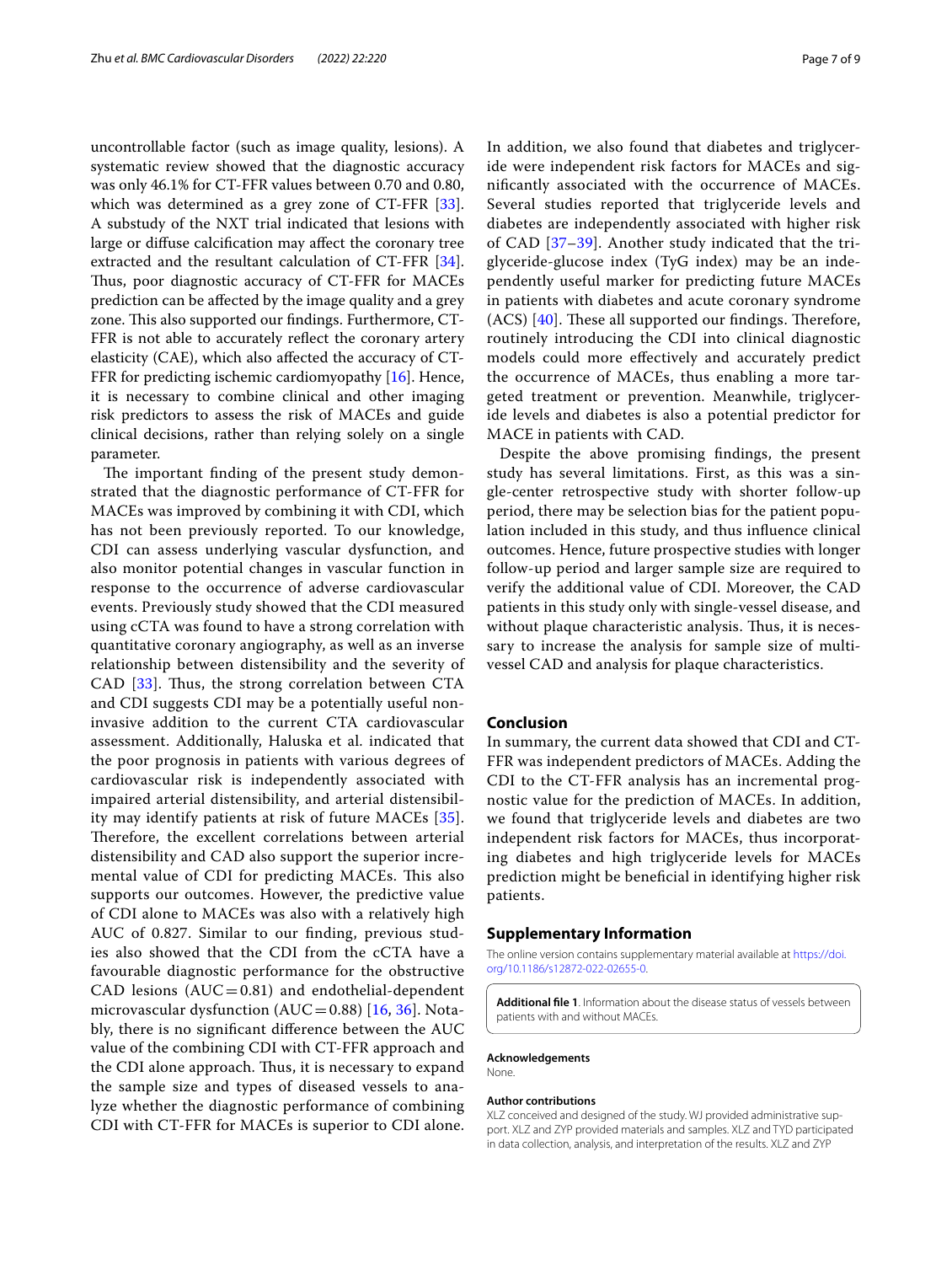contributed to analysis and interpretation of the results. All authors have read and approved the manuscript.

#### **Funding**

None.

#### **Availability of data and materials**

All data generated or analysed during this study are included in this published article.

#### **Declarations**

#### **Ethical approval and consent to participate**

This study was conduct according to the "Declaration of Helsinki". Ethics approval is obtained from the medical ethics committee of the First Afliated Hospital of Hebei North University (Ethical approval number: W2017069) and written informed consent was obtained from all patients.

#### **Consent for publication**

Written informed consent was obtained from the patient for publication of this research and any accompanying images. A copy of the written consent is available for review by the Editor of this journal. All patients have signed the informed consent.

#### **Competing interests**

The authors declare that they have no confict of interest.

#### **Author details**

<sup>1</sup> Department of Medical Imaging, The First Affiliated Hospital of Hebei North University, No. 12, Changqing Road, Qiaoxi District, Zhangjiakou 075000, Hebei, China. <sup>2</sup>Graduate School of Hebei North University, Hebei, China.<br><sup>3</sup>The Medical Engineering Office The First Affiliated Hespital of Hebei Ne <sup>3</sup>The Medical Engineering Office, The First Affiliated Hospital of Hebei North University, Hebei, China.

#### Received: 19 November 2021 Accepted: 27 April 2022 Published online: 14 May 2022

#### **References**

- <span id="page-7-0"></span>1. Moran AE, Forouzanfar MH, Roth GA, Mensah GA, Ezzati M, Murray CJ, et al. Temporal trends in ischemic heart disease mortality in 21 world regions, 1980 to 2010: the Global Burden of Disease 2010 study. Circula‑ tion. 2014;129:1483–92. [https://doi.org/10.1161/circulationaha.113.](https://doi.org/10.1161/circulationaha.113.004042) [004042.](https://doi.org/10.1161/circulationaha.113.004042)
- <span id="page-7-1"></span>2. Barquera S, Pedroza-Tobías A, Medina C, Hernández-Barrera L, Bibbins-Domingo K, Lozano R, et al. Global overview of the epidemiology of atherosclerotic cardiovascular disease. Arch Med Res. 2015;46:328–38. [https://doi.org/10.1016/j.arcmed.2015.06.006.](https://doi.org/10.1016/j.arcmed.2015.06.006)
- <span id="page-7-2"></span>3. Alizadehsani R, Abdar M, Roshanzamir M, Khosravi A, Kebria PM, Khozeimeh F, et al. Machine learning-based coronary artery disease diagnosis: a comprehensive review. Comput Biol Med. 2019;111: 103346. [https://doi.org/10.1016/j.compbiomed.2019.103346.](https://doi.org/10.1016/j.compbiomed.2019.103346)
- <span id="page-7-3"></span>4. Zhang D, Lv S, Song X, Yuan F, Xu F, Zhang M, et al. Fractional fow reserve versus angiography for guiding percutaneous coronary intervention: a meta-analysis. Heart. 2015;101:455–62. [https://doi.org/10.1136/heart](https://doi.org/10.1136/heartjnl-2014-306578) [jnl-2014-306578.](https://doi.org/10.1136/heartjnl-2014-306578)
- <span id="page-7-4"></span>van Assen M, De Cecco CN, Eid M, von Knebel DP, Scarabello M, Lavra F, et al. Prognostic value of CT myocardial perfusion imaging and CT-derived fractional flow reserve for major adverse cardiac events in patients with coronary artery disease. J Cardiovasc Comput Tomogr. 2019;13:26–33. [https://doi.org/10.1016/j.jcct.2019.02.005.](https://doi.org/10.1016/j.jcct.2019.02.005)
- 6. Wang J, Zheng Z, Chan J, Yeow JTW. Capacitive micromachined ultrasound transducers for intravascular ultrasound imaging. Microsyst Nanoeng. 2020;6:73. [https://doi.org/10.1038/s41378-020-0181-z.](https://doi.org/10.1038/s41378-020-0181-z)
- <span id="page-7-5"></span>Hajhosseiny R, Bustin A, Munoz C, Rashid I, Cruz G, Manning WJ, et al. Coronary magnetic resonance angiography: technical innovations lead‑ ing us to the promised land? JACC Cardiovasc Imaging. 2020;13:2653–72. <https://doi.org/10.1016/j.jcmg.2020.01.006>.
- <span id="page-7-6"></span>8. Ihdayhid AR, Norgaard BL. Prognostic value and risk continuum of noninvasive fractional flow reserve derived from coronary CT. Angiography. 2019;292:343-51. doi[:https://doi.org/10.1148/radiol.2019182264.](https://doi.org/10.1148/radiol.2019182264)
- 9. Meijboom WB, Van Mieghem CA, van Pelt N, Weustink A, Pugliese F, Mollet NR, et al. Comprehensive assessment of coronary artery stenoses: computed tomography coronary angiography versus conventional coronary angiography and correlation with fractional flow reserve in patients with stable angina. J Am Coll Cardiol. 2008;52:636–43. [https://doi.org/10.](https://doi.org/10.1016/j.jacc.2008.05.024) [1016/j.jacc.2008.05.024](https://doi.org/10.1016/j.jacc.2008.05.024).
- <span id="page-7-7"></span>10. Li tong Chi AsL. The clinical value of CT-FER in the evaluation of the function of coronary artery stenosis. Int J Med Radiol. 2016;39:250–3.
- <span id="page-7-8"></span>11. Li Y, Qiu H, Hou Z, Zheng J, Li J, Yin Y, et al. Additional value of deep learning computed tomographic angiography-based fractional flow reserve in detecting coronary stenosis and predicting outcomes. Acta Radiol. 2021:284185120983977. doi[:https://doi.org/10.1177/0284185120983977.](https://doi.org/10.1177/0284185120983977)
- 12. Nørgaard BL, Leipsic J, Gaur S, Seneviratne S, Ko BS, Ito H, et al. Diagnostic performance of noninvasive fractional flow reserve derived from coronary computed tomography angiography in suspected coronary artery disease: the NXT trial (Analysis of Coronary Blood Flow Using CT Angiography: Next Steps). J Am Coll Cardiol. 2014;63:1145–55. [https://doi.](https://doi.org/10.1016/j.jacc.2013.11.043) [org/10.1016/j.jacc.2013.11.043.](https://doi.org/10.1016/j.jacc.2013.11.043)
- 13. Nakazato R, Park HB, Berman DS, Gransar H, Koo BK, Erglis A, et al. Noninvasive fractional flow reserve derived from computed tomography angiography for coronary lesions of intermediate stenosis severity: results from the DeFACTO study. Circ Cardiovasc Imaging. 2013;6:881–9. [https://](https://doi.org/10.1161/circimaging.113.000297) [doi.org/10.1161/circimaging.113.000297](https://doi.org/10.1161/circimaging.113.000297).
- <span id="page-7-9"></span>14. Wardziak Ł, Kruk M, Pleban W, Demkow M, Rużyłło W, Dzielińska Z, et al. Coronary CTA enhanced with CTA based FFR analysis provides higher diagnostic value than invasive coronary angiography in patients with intermediate coronary stenosis. J Cardiovasc Comput Tomogr. 2019;13:62–7. <https://doi.org/10.1016/j.jcct.2018.10.004>.
- <span id="page-7-10"></span>15. Yong ASC, Javadzadegan A, Fearon WF, Moshfegh A, Lau JK, Nicholls S, et al. The relationship between coronary artery distensibility and fractional fow reserve. PLoS ONE. 2017;12: e0181824. [https://doi.org/10.](https://doi.org/10.1371/journal.pone.0181824) [1371/journal.pone.0181824.](https://doi.org/10.1371/journal.pone.0181824)
- <span id="page-7-11"></span>16. Ahmadi N, Shavelle D, Nabavi V, Hajsadeghi F, Moshref S, Flores F, et al. Coronary distensibility index measured by computed tomography is associated with the severity of coronary artery disease. J Cardiovasc Comput Tomogr. 2010;4:119–26. [https://doi.org/10.1016/j.jcct.2010.01.007.](https://doi.org/10.1016/j.jcct.2010.01.007)
- <span id="page-7-12"></span>17. Rohmawati I, Turista DDR. The correlation of blood sugar levels with the elasticity of coronary arteries. Int J Nurs Midwifery Sci (IJNMS). 2019;3:1–6.
- <span id="page-7-13"></span>18. Hironaka K, Yano M, Kohno M, Tanigawa T, Obayashi M, Konishi M, et al. In vivo aortic wall characteristics at the early stage of atherosclerosis in rabbits. Am J Physiol. 1997;273:H1142–7. [https://doi.org/10.1152/ajphe](https://doi.org/10.1152/ajpheart.1997.273.3.H1142) [art.1997.273.3.H1142.](https://doi.org/10.1152/ajpheart.1997.273.3.H1142)
- <span id="page-7-14"></span>19. Bluemke DA, Achenbach S, Budoff M, Gerber TC, Gersh B, Hillis LD, et al. Noninvasive coronary artery imaging: magnetic resonance angiography and multidetector computed tomography angiography: a scientific statement from the american heart association committee on cardiovascular imaging and intervention of the council on cardiovascular radiology and intervention, and the councils on clinical cardiology and cardiovascular disease in the young. Circulation. 2008;118:586–606. [https://doi.org/10.](https://doi.org/10.1161/circulationaha.108.189695) [1161/circulationaha.108.189695.](https://doi.org/10.1161/circulationaha.108.189695)
- <span id="page-7-15"></span>20. Neglia D, Rovai D, Caselli C, Pietila M, Teresinska A, Aguadé-Bruix S, et al. Detection of significant coronary artery disease by noninvasive anatomical and functional imaging. Circ Cardiovasc Imaging. 2015;8. doi:[https://](https://doi.org/10.1161/circimaging.114.002179) [doi.org/10.1161/circimaging.114.002179](https://doi.org/10.1161/circimaging.114.002179).
- <span id="page-7-16"></span>21. Wang ZQ, Zhou YJ, Zhao YX, Shi DM, Liu YY, Liu W, et al. Diagnostic accuracy of a deep learning approach to calculate FFR from coronary CT angiography. J Geriatr Cardiol. 2019;16:42–8. [https://doi.org/10.11909/j.](https://doi.org/10.11909/j.issn.1671-5411.2019.01.010) [issn.1671-5411.2019.01.010.](https://doi.org/10.11909/j.issn.1671-5411.2019.01.010)
- <span id="page-7-17"></span>22. Linden A. Measuring diagnostic and predictive accuracy in disease management: an introduction to receiver operating characteristic (ROC) analysis. J Eval Clin Pract. 2006;12:132–9. [https://doi.org/10.1111/j.1365-](https://doi.org/10.1111/j.1365-2753.2005.00598.x) [2753.2005.00598.x](https://doi.org/10.1111/j.1365-2753.2005.00598.x).
- <span id="page-7-18"></span>23. DeLong ER, DeLong DM, Clarke-Pearson DL. Comparing the areas under two or more correlated receiver operating characteristic curves: a nonparametric approach. Biometrics. 1988;44:837–45.
- <span id="page-7-19"></span>24. Qiao HY, Li JH, Schoepf UJ, Bayer RR, Tinnefeld FC, Di Jiang M, et al. Prognostic implication of CT-FFR based functional SYNTAX score in patients